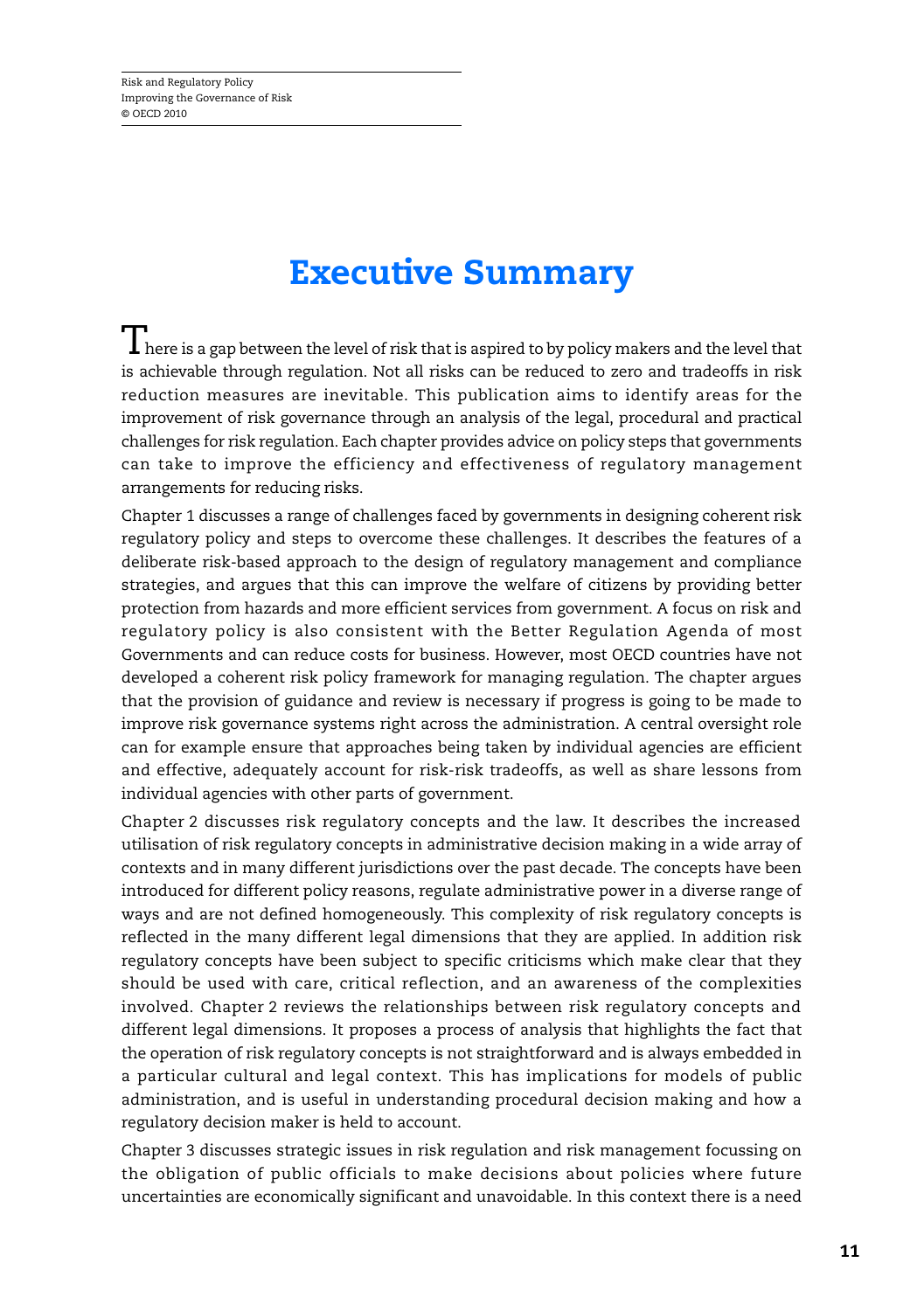for clear and consistent principles for dealing with uncertainty. Chapter 3 argues that the theory of decision making under uncertainty provides the appropriate conceptual framework for thinking about uncertain events and their consequences, and thus also for thinking about risk. It illustrates the practical consequences of confused thinking about the principles of decision making under uncertainty, including a discussion of the limitations of the precautionary principle as a general decision rule.

Chapter 4 presents a critical overview of the key elements of risk regulation and governance institutions, regarding risks to health, safety, environment, security, finance, among other areas. It emphasises the challenges for risk regulation of increasing interconnectedness in a multi-risk world, including: the need to assess the joint effects of simultaneous exposure to multiple risks; the increasingly rapid spread of risks across networks; and the ubiquitous ancillary impacts of risk regulation such as risk-risk tradeoffs. A range of institutional responses are called for including: comprehensive regulatory impact assessment of the full portfolio of impacts of risk reduction efforts; both *ex ante* (prospective) regulatory impact assessment to inform initial policy decisions, and *ex post* (retrospective) regulatory impact assessment to inform subsequent policy revisions and to improve *ex ante* assessment methodologies; even-handed use of regulatory analysis both to discourage undesirable policy proposals and to encourage desirable policy proposals; greater use of economic incentive instruments in regulation; and better coordination and oversight of risk regulation policies across agencies within each government, and across governments internationally.

Chapter 5 discusses how management-based regulation can be used by regulators to achieve public risk management objectives at lower cost by giving greater flexibility to the private sector without sacrificing public health and welfare. Public policy challenges increasingly arise from new kinds of risks that seem to evade resolution through traditional forms of regulation. Management-based regulation may help regulators better address both existing risks and new ones by deploying regulatory authority in a way that leverages the private sector's knowledge about its particular circumstances and engages firms in developing their own internal procedures and monitoring practices that respond to risks. This flexibility also raises the question of whether this regulatory strategy can actually deliver value to society. The chapter argues that empirical evidence indicates that management-based regulations can lead firms to make risk-related behavioural changes and induce positive behavioural change within an industry. The chapter explains how management-based regulation fits within a government's overall policy toolkit and examines the conditions under which management-based regulation is both a viable and superior policy strategy.

Chapter 6 identifies key aspects of the risk-based frameworks of eleven regulators in four countries across four sectors. It is an empirical study of the choices, practices and lessons from the experience of regulators applying risk regulatory frameworks. Desk-based research (and selected interviews) was conducted with respect to food, environmental, and financial regulators in the UK, Ireland, the Netherlands, Portugal and Australia, and occupational health and safety in the UK and the Netherlands. Regulators implementing risk-based frameworks must make real choices as to the types and levels of risk they are prepared to tolerate. The risk-based frameworks that they adopt also have risks, and a regulator's risk tolerance is ultimately driven by the political context. The chapter explores the motivations for an adoption of risk-based frameworks, sets out the main elements of risk-based frameworks and explores key questions that arise in practice with respect to